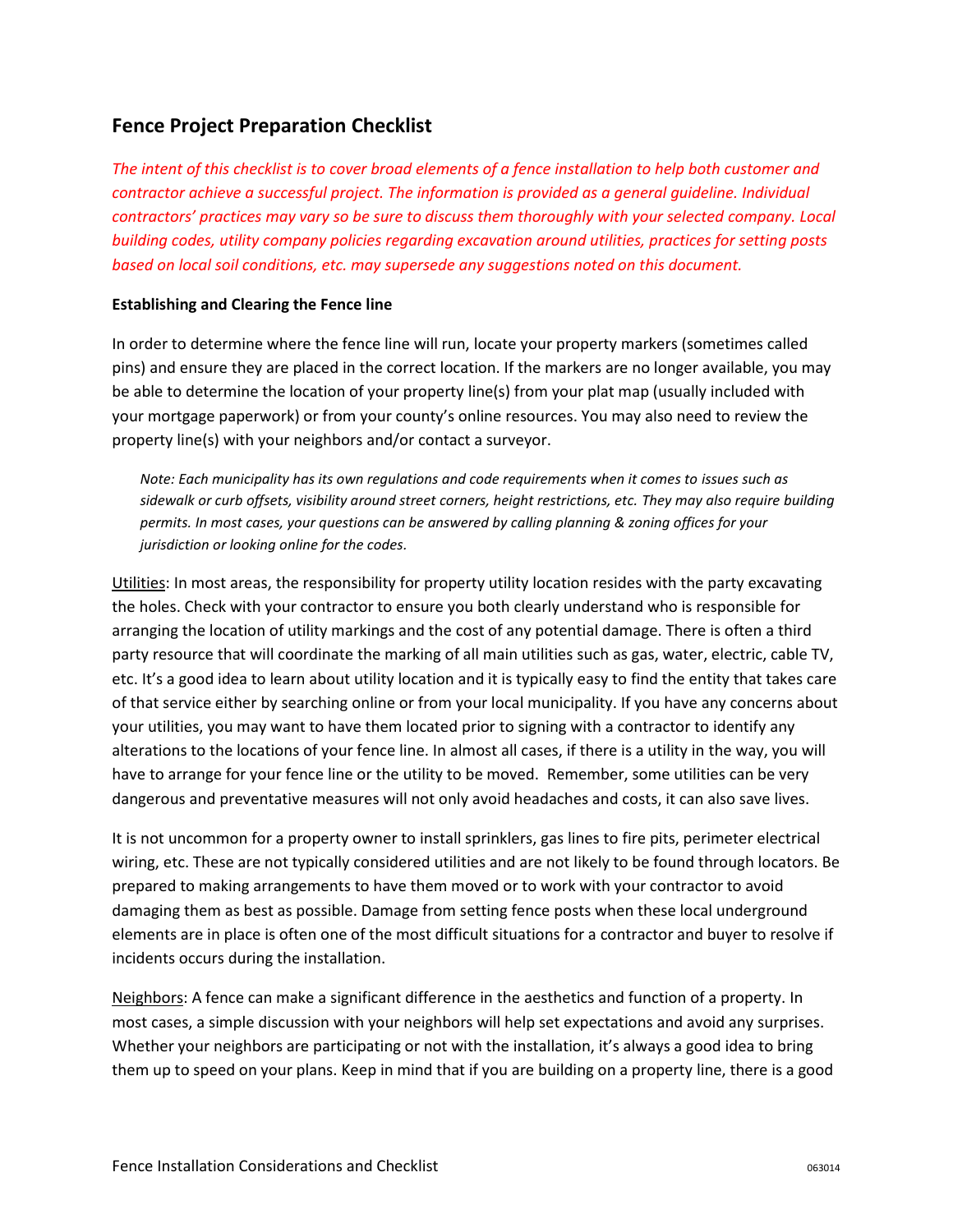chance that they have underground elements such as sprinklers or wiring that could just as easily be affected by a fence installation as yours would be.

Stringing a line: Once you have established the location of your property lines, you may want to consider using stakes and string lines to create visual markings for the fence line. This will be very helpful for you to determine if there are any obstructions in the fence line such as sprinklers, boulders, vegetation, etc. Typically, the responsibility to clear the line resides with the buyer, but check to see if your fence company will clear the line for you.

Sprinklers: If there are sprinklers running on or next to the fence line, you may want to consider pulling them back from the fence line to avoid potential breakage. Keep in mind that the excavated post hole could be quite a bit wider than the post itself. Since sprinklers are local installations, they are not marked by utility companies so it is likely that your fence contractor will not know where they are. Check with your contractor to determine how they handle issues concerning sprinklers. Some offer landscaping services while others defer them to the buyer for other arrangements.

*Note: Ensuring that the fence line is clear prior to installation is important to help keep the project on schedule and avoid potential obstacles that will inhibit your contractor's ability to build the fence.*

## **Other Considerations**

It may be difficult for you to visualize how your new fence will look on your property. The following considerations will help you make good decisions for the aesthetics, protection, and longevity of your fence.

Grading: Rough grade (i.e., grade within 1"- 2" of the final ground level) should be completed before the fence is installed to ensure that the fence line flows smoothly and does not have any unnecessary gaps.

Removal of existing fence: If you are taking care of removing and disposing of an existing fence check with your contractor to determine how to handle end and corner posts (and any concrete curbing if applicable) before pulling them out. They are easier to remove if the post is still in place.

## **Preparation process**

Initial walk through: A fence contractor will typically want to meet with you at the property prior to the commencement of the installation to discuss details about the construction of the fence, mark corner, end, and gate posts, and answer any questions about the schedule, installation process, etc. Keep in mind that while the typical fence contractor is an experienced professional, the specific elements of your project should be thoroughly discussed to ensure both parties understand each other's expectations.

Hole excavation: Some contractors use digging equipment. Make sure you understand what impact that might have on the landscaping of your property. Keep in mind that while fence building is usually light construction, you can expect some wear from the work so if there are any preliminary concerns, be sure to communicate them before the project is underway.